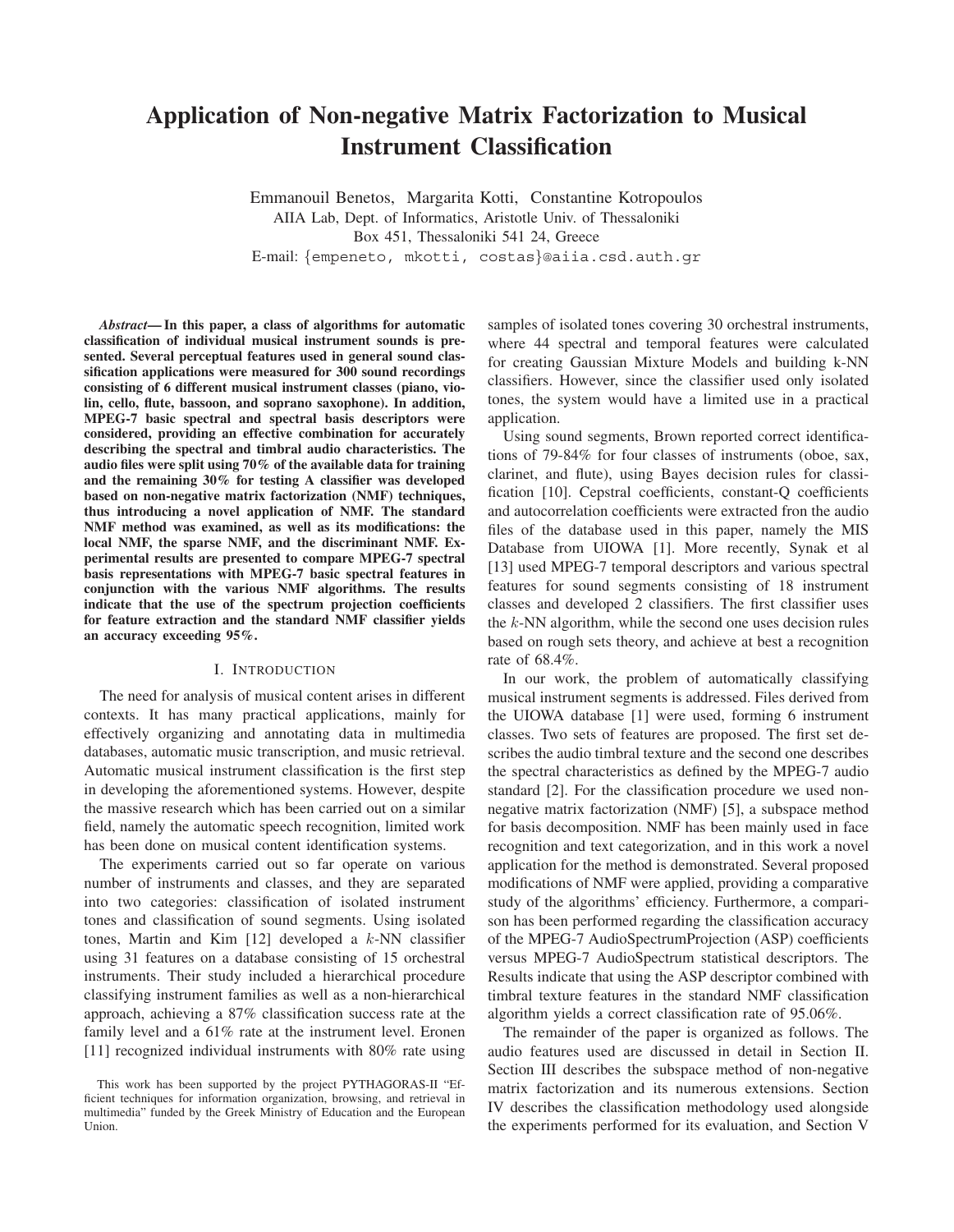presents conclusions and future directions.

# II. FEATURE EXTRACTION

In an audio classification system a careful selection of features that are able to accurately describe the temporal and spectral sound structures is vital. In our approach, a combination of features originating from general audio data classification and the MPEG-7 Audio framework is used.

# *A. Timbral texture features*

The following features are proposed in systems concerning general audio data (GAD) classification and speech recognition, and can be considered as a short term description of the textural shape of the audio segments:

1) *Zero-Crossing Rate:* It provides a noise measure for the given signal:

$$
ZCR_t = \frac{1}{N-1} \sum_{n=0}^{N-1} |sign(x_t[n]) - sign(x_t[n-1])|
$$
\n(1)

where the *sign* function is 1 for positive arguments, -1 for negative arguments,  $x_t[n]$  is signal for the t-th frame and N the number of samples in an audio frame.

2) *Delta Spectrum:* Is defined as the average variation value of the spectrum between two adjacent frames and measures the amount of local spectral flux:

$$
DS_t = \frac{1}{K-1} \sum_{k=0}^{K-1} [\log(X(t, k) + \delta) - \log(X(t-1, k) + \delta)]^2
$$
\n(2)

where  $X(t, k)$  is the k-th frequency sample of the Discrete Fourier Transform (DFT) of the t-th frame,  $\delta$  a very small value and K the resolution of the DFT.

3) *Spectral Rolloff:* It measures the spectral shape and is defined as the frequency below which a percentage of the magnitude distribution is concentrated:

$$
SRF_t = \arg \max_{h=0}^{K-1} [\sum_{k=0}^{h} X(t, k) < TH \cdot \sum_{k=0}^{K-1} X(t, k)] \tag{3}
$$

where  $TH$  is the percentage threshold usually set to 0.85.

## *B. MPEG-7 features*

The MPEG-7 standard, formally known as "Multimedia Content Description Interface" provides standards for the description of multimedia content. The standard is divided into 8 parts, where part 4 focuses on audio description tools [2]. The Low Level Descriptors (LLD) interface, as defined in the MPEG-7 audio description framework, includes 17 descriptors, divided into 6 categories. The MPEG-7 LLDs that were used for feature extraction are:

1) *AudioSpectrumCentroid:* It describes the center of gravity of the log-frequency power spectrum, indicating whether the signal spectrum is dominated by high or low frequencies:

$$
ASC_t = \frac{\sum_{k=0}^{K/2} \log_2(f(t, k)/1000) P(t, k)}{\sum_{k=0}^{K/2} P(t, k)}
$$
(4)

where  $P(t, k)$  are the modified power spectrum coefficients (coefficients below 62.5 Hz are replaced by a single coefficient with power equal to their sum) and  $f(t, k)$  are their corresponding frequencies.

2) *AudioSpectrumSpread:* It describes the second moment of the log-frequency power spectrum, indicating whether it is concentrated in the vicinity of the centroid or is spread over the spectrum:

$$
ASS_t = \sqrt{\frac{\sum_{k=0}^{K/2} [\log_2(f(t,k)/1000) - ASC_t]^2 P(t,k)}{\sum_{k=0}^{K/2} P(t,k)}}
$$
(5)

3) *AudioSpectrumFlatness:* It describes the flatness properties of the short-term spectrum for a number of frequency bands, indicating the presence or absence of tonal components:

$$
ASF_{t,b} = \frac{\sqrt[ih(b) - i(l(b))} \sqrt[ih(b)] \over \frac{1}{ih(b) - i(l(b) + 1)} \sum_{k=i(l(b)}^{ih(b)} P(k, t)} \tag{6}
$$

where  $il(b)$  and  $ih(b)$  are the power spectrum coefficient indices of the lower and higher edge of band b, respectively.

4) *AudioSpectrumProjection:* It is the compliment to the AudioSpectrumBasis descriptor and represents lowdimensional features of a spectrum after projection onto a reduced rank basis. The coefficients of both descriptors are extracted from the normalized AudioSpectrumEnvelope coefficients, using singular value decomposition (SVD). Optionally, it is possible to produce statistically independent basis by using independent component analysis (ICA) after the SVD [4].

## III. NON-NEGATIVE MATRIX FACTORIZATION

Subspace analysis is one of the popular multivariate data analysis methods, where low dimensional structures of patterns are revealed in high dimensional spaces. Non-negative matrix factorization (NMF) has been proposed as a novel subspace method in order to obtain a parts-based representation of objects by imposing non-negative constraints [5]. The problem addressed by NMF is as follows: Given a nonnegative  $n \times m$  matrix V (data matrix, consisting of m vectors of dimension  $n$ ), it is possible to find non-negative matrix factors  $W$  and  $H$  in order to approximate the original matrix:

$$
V \approx WH \tag{7}
$$

where the  $n \times r$  matrix W contains the basis vectors and the  $r \times m$  matrix H contains the weights needed to properly approximate the corresponding column of matrix  $V$ , as a linear combination of the columns of  $W$ . Usually,  $r$  is chosen so that  $(n + m)r < nm$ , thus resulting in a compressed version of the original data matrix.

To find an approximate factorization in (7), a suitable objective function has to be defined. The generalized Kullback-Leibler (KL) divergence between  $V$  and  $WH$  is the most frequently used. Various NMF algorithms, differing mainly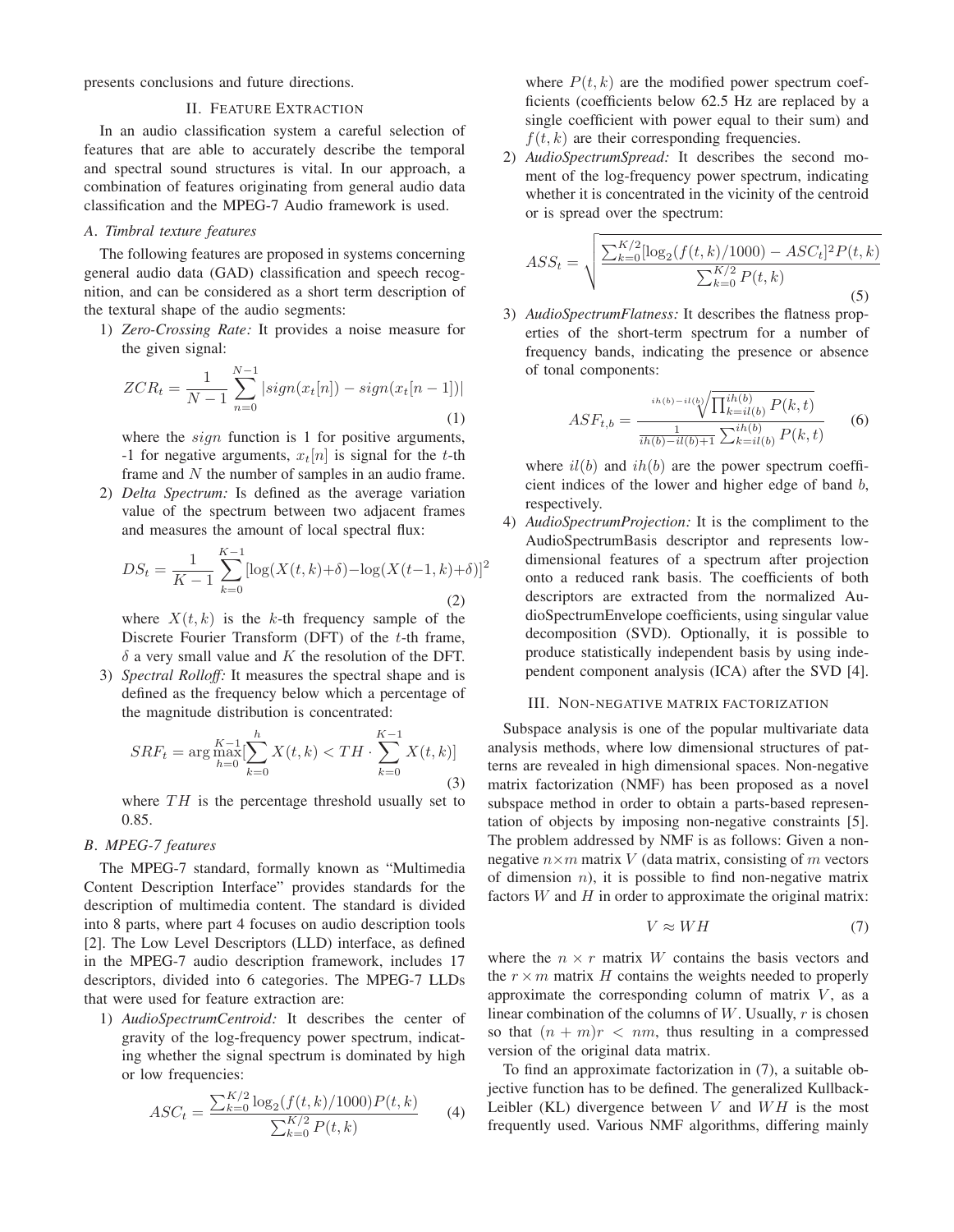in the constraints included in their objective function are presented below.

#### *A. Standard NMF*

The standard NMF enforces the non-negativity constraints on matrices  $W$  and  $H$ , thus a data vector can be approximated by an additive combination of the basis vectors. The proposed cost function is the generalized KL divergence:

$$
D(V||WH) = \sum_{i=1}^{n} \sum_{j=1}^{m} [v_{ij} \log \frac{v_{ij}}{y_{ij}} - v_{ij} + y_{ij}] \qquad (8)
$$

where  $WH = Y = [y_{ij}]$ .  $D(V||WH)$  reduces to KL divergence when  $\sum_{i=1}^{n} \sum_{j=1}^{m} v_{ij} = \sum_{i=1}^{n} \sum_{j=1}^{m} y_{ij} = 1$ .  $\sum_{i=1}^{n} \sum_{j=1}^{m} v_{ij} = \sum_{i=1}^{n} v_{ii}$ divergence when  $\sum_{i=1}^{n} \sum_{j=1}^{m} v_{ij} = \sum_{i=1}^{n'} \sum_{j=1}^{m} y_{ij} = 1$ .<br>The standard NMF optimization problem is defined as:

$$
\min_{W,H} \ D(V||WH) \ \ \text{subj.to} \ W, H \ge 0, \sum_{i=1}^{n} w_{ij} = 1 \ \forall j \ (9)
$$

where  $W, H \geq 0$  means that all elements of matrices W and  $H$  are non-negative. The optimization problem  $(9)$  can be solved by using iterative multiplicative rules [5].

# *B. Local NMF (LNMF)*

Aiming to impose constraints concerning spatial locality and consequently revealing local features in the data matrix  $V$ , LNMF incorporates 3 additional constraints into the standard NMF problem:

- 1) Minimize number of basis components representing  $V$ .
- 2) Different bases should be as orthogonal as possible.
- 3) Retain components giving most important information.

The above constraints are expressed in the following constrained LNMF cost function:

$$
D(V||WH) = \sum_{i=1}^{n} \sum_{j=1}^{m} [v_{ij} \log \frac{v_{ij}}{y_{ij}} - v_{ij} + y_{ij}] + \alpha \sum_{i=1}^{r} \sum_{j=1}^{r} u_{ij} - \beta \sum_{i=1}^{r} \sum_{j=1}^{r} q_{ii}
$$
 (10)

where  $\alpha, \beta$  are constants,  $W^T W = U = [u_{ij}]$  and  $HH^T =$  $Q = [q_{ij}]$ . The minimization is similar to (9) and a local solution can be found by using 3 update rules [6].

## *C. Sparse NMF (SNMF)*

Inspired by NMF and sparse coding, the aim of SNMF is to impose constraints that can reveal local sparse features in the data matrix  $V$ . The following cost function is optimized for SNMF:

$$
D(V||WH) = \sum_{i=1}^{n} \sum_{j=1}^{m} [v_{ij} \log \frac{v_{ij}}{y_{ij}} - v_{ij} + y_{ij}] + \lambda \sum_{j=1}^{m} ||h_j||_l
$$
\n(11)

where  $\lambda$  is a positive constant and  $||h_j||_l$  the *l*-norm of the *j*th column of  $H$ . The SNMF factorization is defined as in  $(9)$ , including also that  $\forall i||w_i||_l = 1$ . In SNMF, the sparseness is measured by a linear activation penalty, the minimum l-norm of the column of  $H$ . A local solution to the minimization problem 11 can be found by the update rules in [7].

# *D. Discriminant NMF (DNMF)*

DNMF keeps the original constraints of the NMF algorithm, enhances the locality of basis vectors imposed in the LNMF algorithm and attempts to improve the classification accuracy by incorporating into the aforementioned constraints information about class discrimination. Two more constraints are introduced:

1) Minimize the within-class scatter matrix  $S_w$ .

2) Maximize the between-class scatter matrix  $S<sub>b</sub>$ . The modified cost function is expressed as:

$$
D(V||WH) = \sum_{i=1}^{n} \sum_{j=1}^{m} [v_{ij} \log \frac{v_{ij}}{y_{ij}} - v_{ij} + y_{ij}] + \alpha \sum_{i=1}^{r} \sum_{j=1}^{r} u_{ij} - \beta \sum_{i=1}^{r} \sum_{j=1}^{r} q_{ii} + \gamma S_w - \delta S_b
$$
 (12)

where  $\gamma$  and  $\delta$  are constants. Information on the form of the class scatter matrices and the update rules that find a local solution to the minimization of (12) can be found in [8].

#### IV. EXPERIMENTAL PROCEDURE AND RESULTS

# *A. Dataset*

We used audio files taken from the MIS database developed by the university of Iowa [1]. Overall 300 audio files were used, consisting of 6 different instrument classes: piano, violin, cello, flute, bassoon and soprano saxophone. In detail, 58 files contain piano recordings, 101 violin, 52 cello, 31 saxophone, 29 flute and 29 bassoon. The 300 sounds are partitioned into a training set of 210 sounds and a test set of 90 sounds, which is a typical partition for classification experiments. All recordings are discretized at 44.1 kHz sampling rate and have a duration of about 20 sec.

#### *B. Classification method*

Musical instrument classification in the NMF subspace is performed as follows. Using data from the training set, the data matrix  $V$  is created (each column  $v_j$  contains a feature vector computed from an audio file). The training procedure is performed by applying an NMF algorithm into the data matrix, yielding the basis matrix  $W$  and the encoding matrix H.

In the test phase, for each test audio file (represented by a feature vector v*test*) a new test encoding vector is formed:

$$
h_{test} = W^{\dagger} v_{test} \tag{13}
$$

where  $W^{\dagger}$  is defined as the Moore-Penrose generalized inverse matrix of W. Having formed during the training 6 classes of encoding vectors  $h_l$  (where  $l = 1, ..., 6$ ), a nearest neighbor classifier is employed to classify the new test sample by using the Cosine Similarity Measure (CSM). The class label  $l'$  of the test file is defined as:

$$
l' = \arg \max_{l=1,...,6} \left\{ \frac{h_{test}^T h_l}{\|h_{test}\| \|h_l\|} \right\}
$$
(14)

thus trying to maximize the cosine of the angle between  $h_{test}$ <br>and  $h_t$ and  $h_l$ .